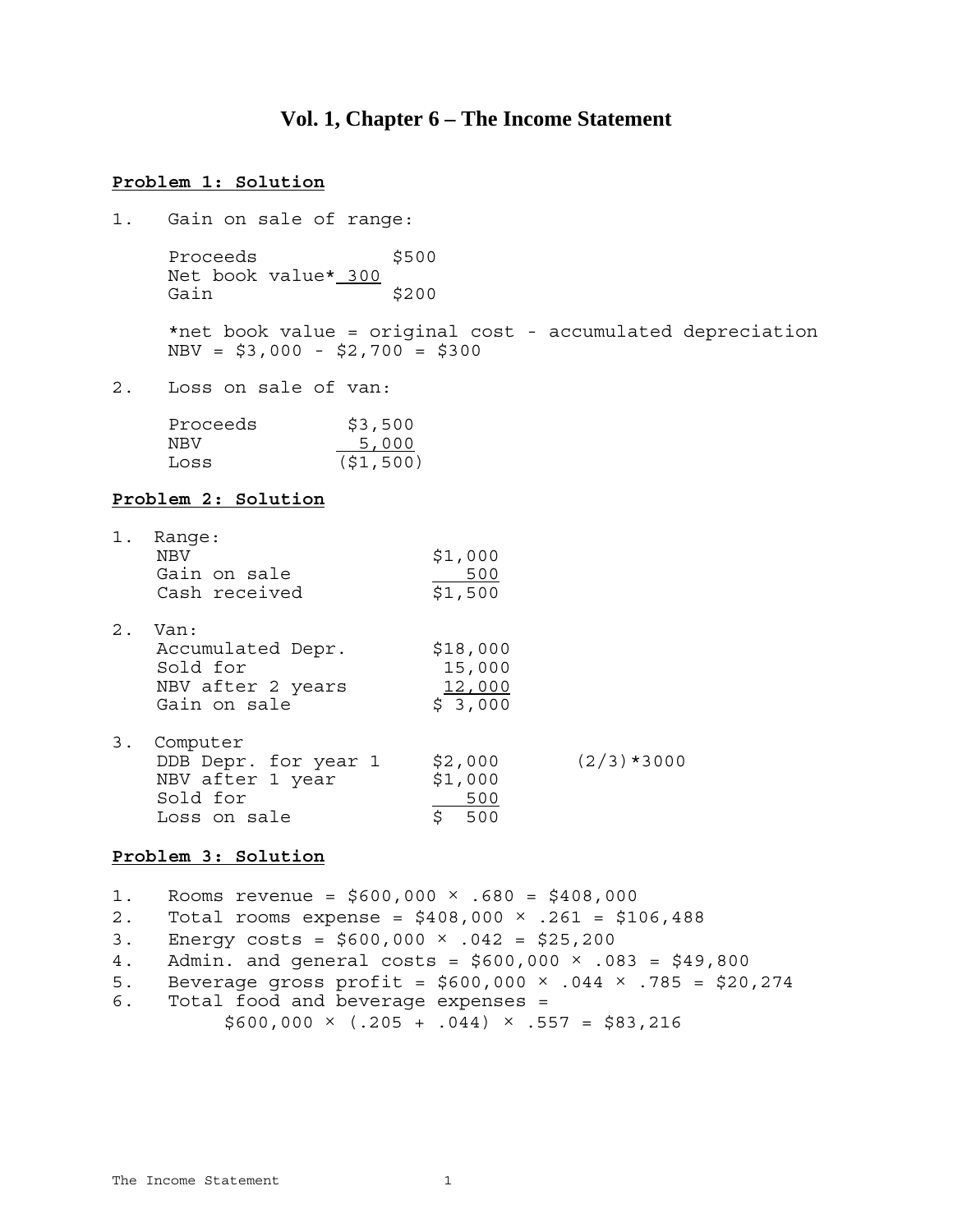## **Problem 4: Solution**

1. Cost of food used

| Beginning inventory    | \$8,000         |
|------------------------|-----------------|
| Plus: Purchases        | 40,000          |
| Less: Ending inventory | (10,000)        |
| Cost of food used      | <u>\$38,000</u> |

2. Cost of food sold

 $Cost of food used$   $$38,000$ Less: Employees meals (500) Less: Transfers to bev. dept. (300)  $Cost of food sold$   $\frac{$37,200}{200}$ 

3. Cost of beverages sold

| Beginning inventory    | \$3,000         |
|------------------------|-----------------|
| Plus: Purchases        | 20,000          |
| Less: Ending inventory | (3, 500)        |
| Cost of beverages sold | <u>\$19,500</u> |

### **Problem 5: Solution**

1. Calculation of the cost of food sold

| Inventory, Dec. 1         | \$12,376 |
|---------------------------|----------|
| + Purchases               | 76,840   |
| = Food available for sale | 89,216   |
| - Inventory, Dec. 31      | 15,845   |
| = Cost of food consumed   | 73,371   |
| - Employee meals          | 733      |
| - Promotional meals       | 256      |
| + Transfers to kitchen    | 46       |
| = Cost of food sold       |          |

| 2. |                  | Expense                         | <b>Department</b>    |
|----|------------------|---------------------------------|----------------------|
|    | $\overline{1}$ . | Cost of food sold               | Food Department      |
|    | 2.               | Employee meals--general manager | Admin. & General     |
|    | 3.               | Employee meals--food department | Food Department      |
|    | 4.               | Promotional meals               | Marketing Department |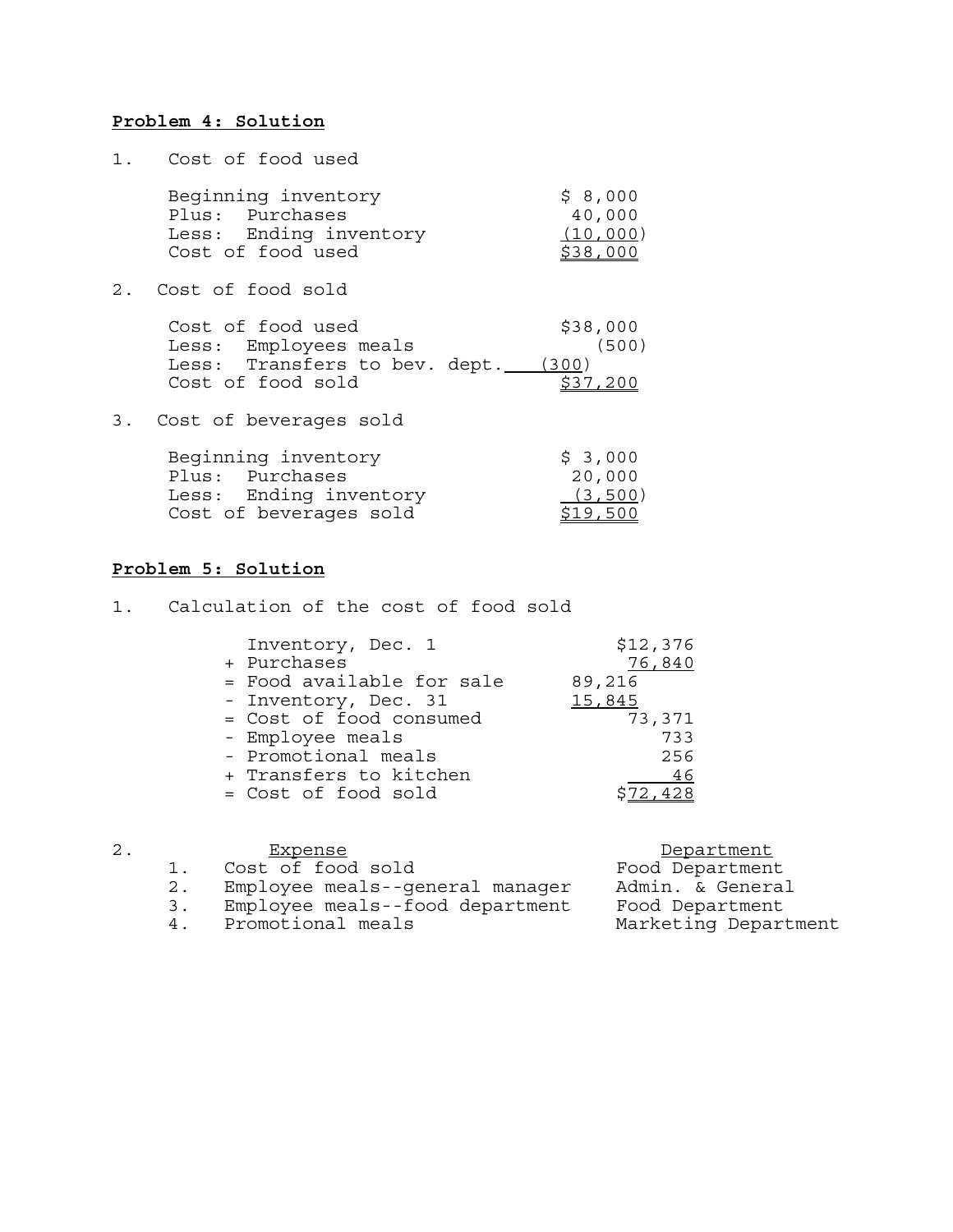## **Problem 6: Solution**

| Hilltop Motel Rooms Schedule |           |                 |
|------------------------------|-----------|-----------------|
| Revenue                      |           |                 |
| Transient rooms revenue      | \$150,000 |                 |
| Other rooms revenue          | 2,000     |                 |
| Total                        | 152,000   |                 |
| Allowances                   | 500       |                 |
| Net Revenue                  | 151,500   |                 |
| Expenses                     |           |                 |
| Payroll and related expenses |           |                 |
| Salaries and wages           | 25,000    |                 |
| Payroll taxes                | 2,000     |                 |
| Employee benefits            | 5,000     |                 |
| Total Payroll & Related      |           | 30,000          |
| Other Expenses               |           |                 |
| Commissions                  | 1,000     |                 |
| Contract services 1,800      |           |                 |
| Laundry and dry cleaning     | 4,200     |                 |
| Linen                        | 1,000     |                 |
| Miscellaneous                | 1,800     |                 |
| Operating supplies           | 1,500     |                 |
| Uniforms                     | 500       |                 |
| Total Other Expenses         |           | 11,800          |
| Department Income (Loss)     |           | \$ <u>109,7</u> |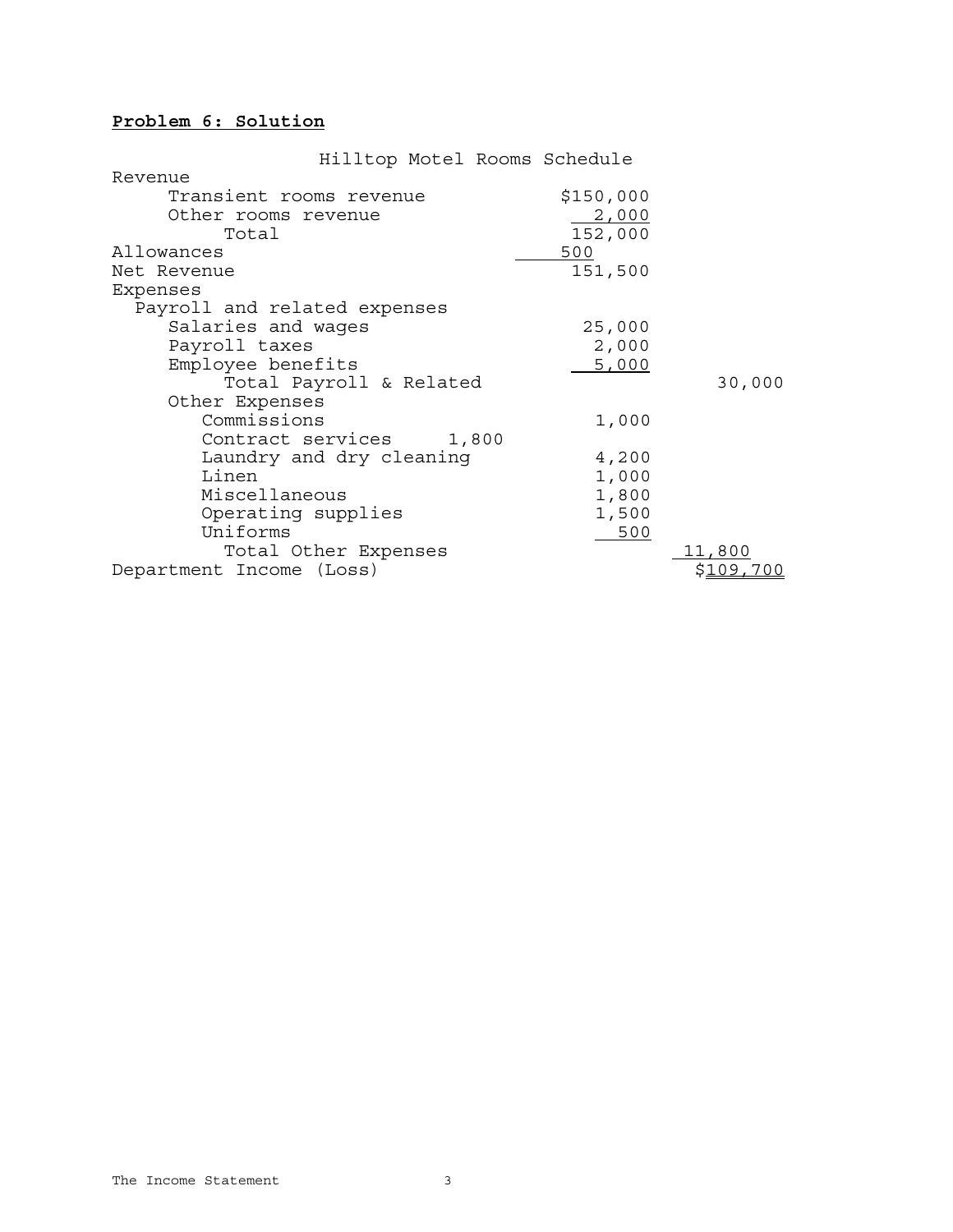## **Problem 7: Solutions**

| Burba Inn Rooms Schedule     |               |                  |
|------------------------------|---------------|------------------|
| Revenue:                     |               |                  |
| Transient Rooms Revenue      | \$750,000     |                  |
| Other                        | 50,000        |                  |
| Total                        | 800,000       |                  |
| Allowances                   | 2,000         |                  |
| Net Revenue                  |               | 798,000          |
| Expenses:                    |               |                  |
| Payroll and Related Expenses |               |                  |
| Salaries and Wages           | 130,000       |                  |
| Payroll Taxes                | 12,300        |                  |
| Employee Benefits            | <u>18,000</u> |                  |
| Total Payroll and Related    |               | 160,300          |
| Other Expenses:              |               |                  |
| Commissions                  | 2,000         |                  |
| Contract Services            | 3,000         |                  |
| Laundry and Dry Cleaning     | 6,500         |                  |
| Linen                        | 6,500         |                  |
| Miscellaneous                | 350           |                  |
| Operating Supplies           | 4,850         |                  |
| Reservations                 | 12,200        |                  |
| Telecommunications           | 3,500         |                  |
| Training                     | 550           |                  |
| Uniforms                     | 1,200         |                  |
|                              |               |                  |
| Total Other Expenses         |               | 40,650           |
| Total Expenses               |               | 200,950          |
| Departmental Income          |               | <u>\$597,050</u> |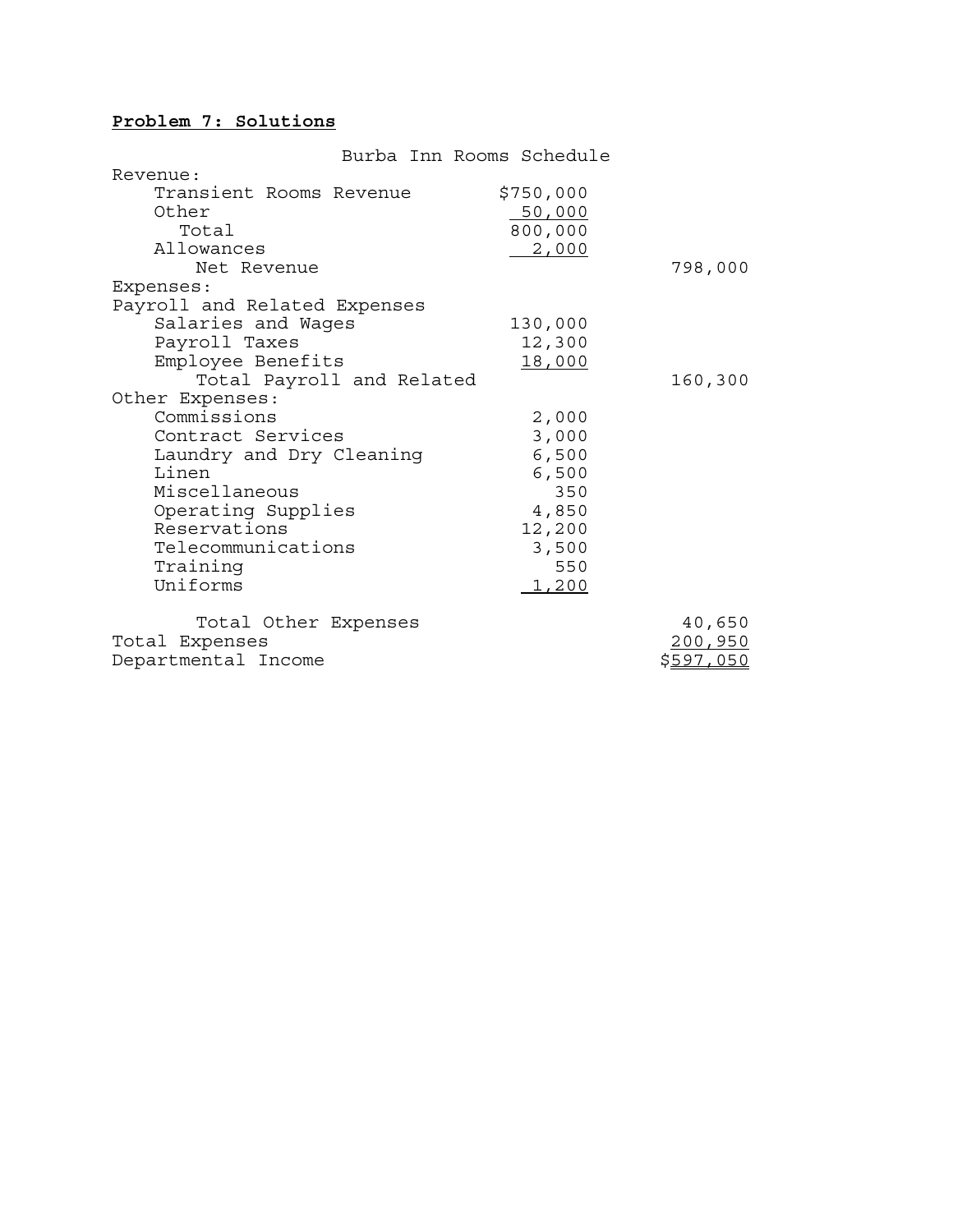### **Problem 8: Solution**

1. Gross profit = net revenue - cost of sales  $$561,000 - 54,000 =$  \$507,000 2. Total fixed charges = rent, property taxes, insurance, and depreciation  $$17,000 + 30,000 =$   $$47,000$ 3. Average tax rate = income taxes / income before income taxes  $$21,938/87,750 =$  25.00% 4. Gross operating profit =  $$155,750$ 5. Overhead expenses = undistributed operating expenses + fixed charges  $$140,250 + 47,000 =$  \$187,250 6. Payroll cost % = total payroll costs / net revenue  $$224,250/561,000 =$  39.97% 7. Food cost % = food costs / food revenue  $$54,000/180,000 =$  30.00%

## **Problem 9: Solution**

Income Statement (operated departments section) MacKenzie Inn For the Year of 20X6

| Revenues    | Cost of   | Payroll & Rel. | <b>Other Direct</b> | Income    |
|-------------|-----------|----------------|---------------------|-----------|
| \$1,200,000 |           | \$240,000      | \$100,000           | \$860,000 |
| 600,000     | \$356,000 | 216,000        | 40,000              | (12,000)  |
| 68,000      |           |                |                     | 68,000    |
| \$1,868,000 | \$356,000 | \$456,000      | \$140,000           | \$916,000 |
|             |           | Sales          | <b>Expenses</b>     |           |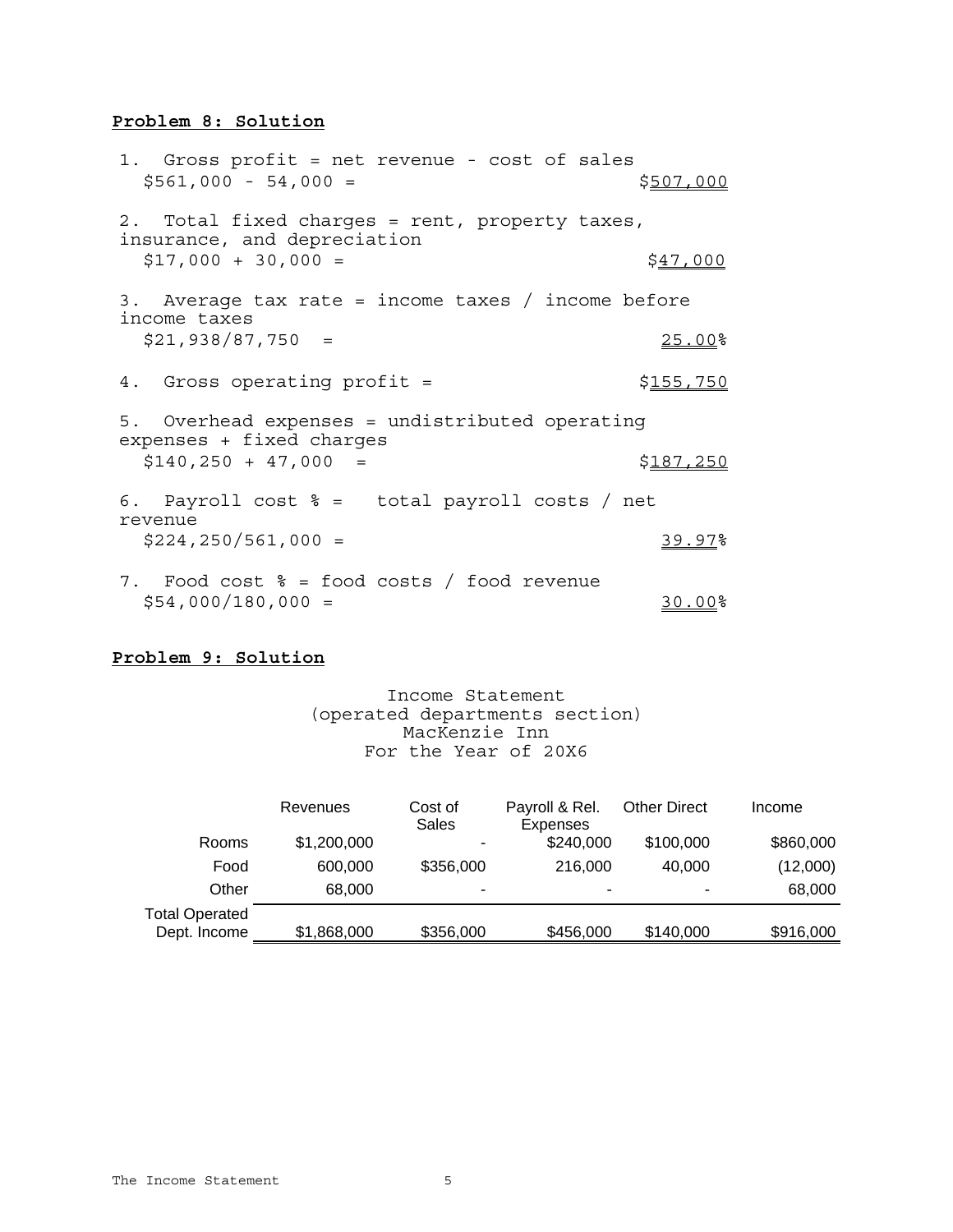#### **Problem 10: Solution**

The Salazar Sunset Inn Summary Income Statement As of December 31, 20X6

|                                    |               |           | Payroll & |                 |                |
|------------------------------------|---------------|-----------|-----------|-----------------|----------------|
|                                    | Net           | Cost of   | Related   | Other           | Income         |
|                                    | Revenues      | Sales     | Expenses  | <u>Expenses</u> | (Loss)         |
| Operated Departments               |               |           |           |                 |                |
| Rooms                              | \$<br>998,000 | \$        | \$150,000 | 80,000<br>\$    | \$<br>768,000  |
| Food                               | 540,000       | 180,000   | 160,000   | 40,000          | 160,000        |
| Beverages                          | 200,000       | 60,000    | 40,000    | 15,000          | 85,000         |
| Rental and Other Income            | 15,000        |           |           |                 | 15,000         |
| Total Operated Departments         | 1,753,000     | 240,000   | 350,000   | 135,000         | 1,028,000      |
| Undistributed Operating Expenses   |               |           |           |                 |                |
| Administrative and General         |               |           | 80,000    | 40,000          | 120,000        |
| Sales and Marketing                |               |           |           | 55,000          | 55,000         |
| Property Operation and Maintenance |               |           |           | 60,000          | 60,000         |
| Utilities                          |               |           |           | 70,000          | 70,000         |
| Total Undistributed Expenses       |               |           | 80,000    | 225,000         | 305,000        |
| Gross Operating Profit             | \$1,753,000   | \$240,000 | \$430,000 | \$360,000       | 723,000        |
| Management Fees                    |               |           |           |                 | 50,000         |
| Income Before Fixed Charges        |               |           |           |                 | 673,000        |
| Property Taxes and Insurance       |               |           |           |                 | 70,000         |
| Depreciation and Amortization      |               |           |           |                 | 55,000         |
| Net Operating Income               |               |           |           |                 | 548,000        |
| Interest Expense                   |               |           |           |                 | 85,000         |
| Income Before Income Taxes         |               |           |           |                 | 463,000        |
| Income Taxes                       |               |           |           |                 | <u>115,750</u> |
| Net Income                         |               |           |           |                 | 347,250<br>\$  |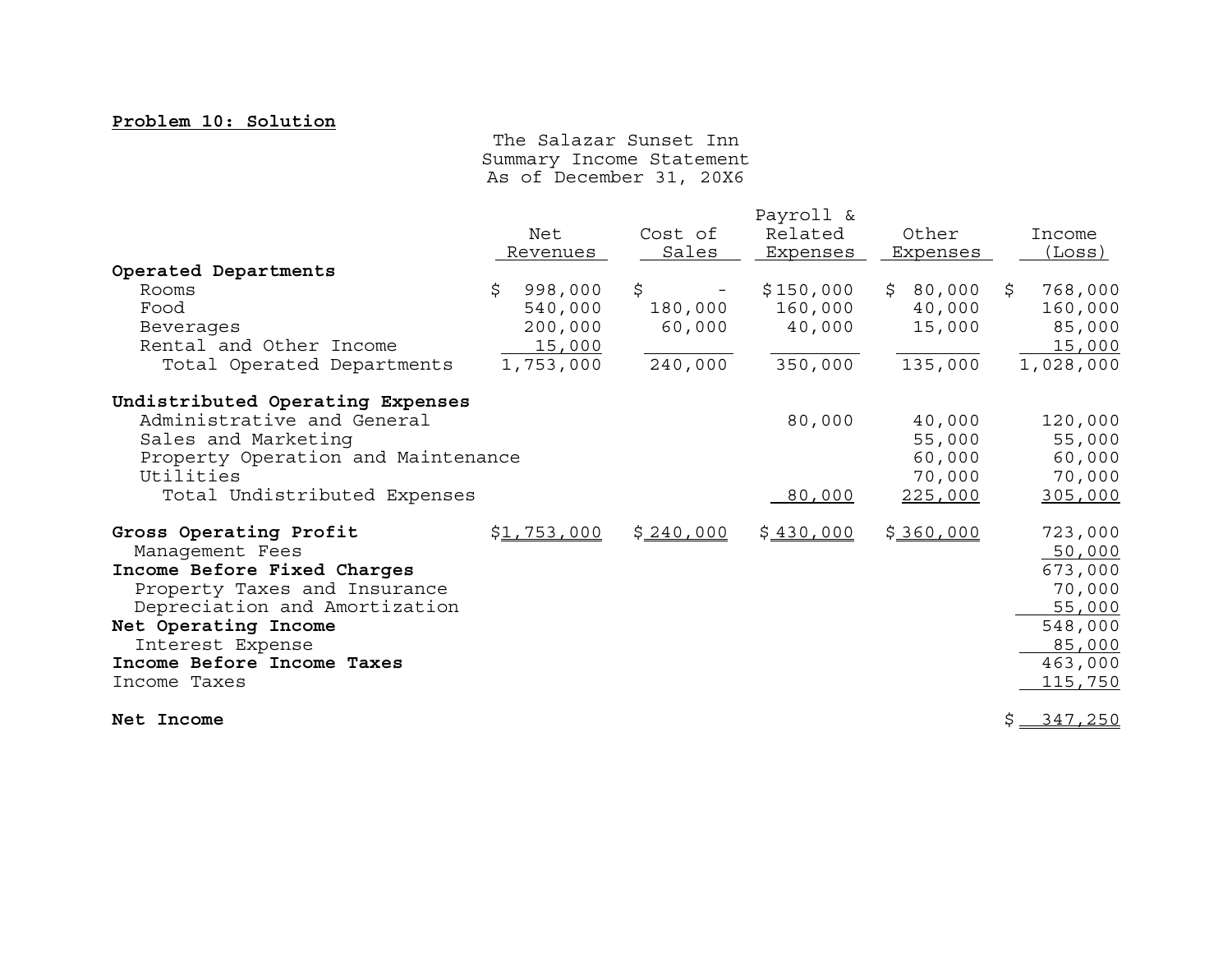## **Problem 11: Solution**

## Summary Statement of Income Ramsey's For the Year Ended December 31, 19X3

|                                | Amounts       | Percentages  |
|--------------------------------|---------------|--------------|
| Revenue                        |               |              |
| Food                           | \$1,200,000   | 70.6%        |
| Beverage                       | 500,000       | 29.4         |
| Total Revenue                  | 1,700,000     | 100.0        |
| Cost of Sales                  |               |              |
| Food                           | 453,000       | 26.6         |
| Beverage                       | 128,000       | 7.5          |
| Total Cost of Sales            | 581,000       | 34.2         |
| Gross Profit                   | 1,119,000     | 65.8         |
| Operating Expenses             |               |              |
| Salaries and Wages             | 430,000       | 25.3         |
| Employee Benefits              | 85,000        | 5.0          |
| Direct Operating Expenses      | 100,000       | 5.9          |
| Music                          | 20,000        | 1.2          |
| Marketing                      | 30,000        | 1.8          |
| Utility Services               | 35,000        | 2.1          |
| General and Admin. Expenses    | 92,000        | 5.4          |
| Repair and Maintenance         | 30,000        | 1.8          |
| Occupancy Costs                | 152,000       | 8.9          |
| Depreciation                   | 50,000        | 2.9          |
| Other Income                   | (20, 000)     | (1.2)        |
| Total Operating Expenses       | 1,004,000     | 59.1         |
| Operating Income               | 115,000       | 6.8          |
| Interest                       | 20,000        | 1.2          |
| Net Income before Income Taxes | 95,000        | 5.6          |
| Income Taxes                   | <u>28,500</u> | 1.7          |
| Net Income                     | 66,500<br>\$_ | <u>3.9</u> % |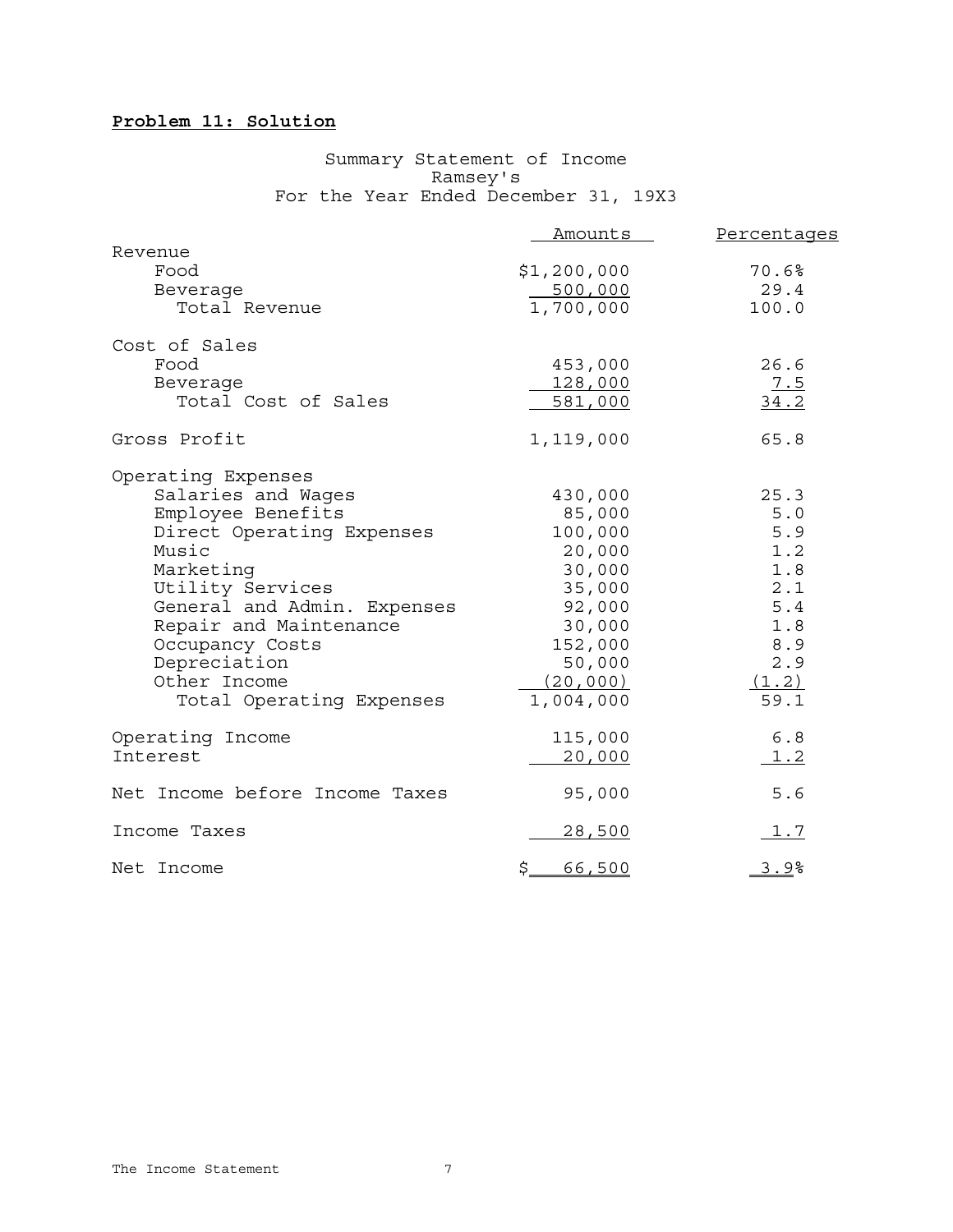## **Problem 12: Solution**

## Wilson Motel Summary Income Statement For the Year Ended December 31, 20X6

| <b>Operated Departments</b><br>Rooms<br>Food                                                                                                                                                                                                                                             | <b>Net</b><br>Revenues<br>\$380,000<br>180,000                                                                                                                                     | Cost of<br><b>Sales</b><br>3.) 53,200 | 2.) | Payroll &<br>Related<br>Expenses<br>1.) \$96,300<br>72,500 | Other<br>Expenses<br>\$30,000<br>20,000         | Income<br>(Loss)<br>\$253,700<br>34,300                                                           |
|------------------------------------------------------------------------------------------------------------------------------------------------------------------------------------------------------------------------------------------------------------------------------------------|------------------------------------------------------------------------------------------------------------------------------------------------------------------------------------|---------------------------------------|-----|------------------------------------------------------------|-------------------------------------------------|---------------------------------------------------------------------------------------------------|
| Rental and Other Income<br><b>Total Operated Departments</b>                                                                                                                                                                                                                             | 1,000<br>\$561,000                                                                                                                                                                 | 53,200                                |     | 168,800                                                    | 50,000                                          | 1,000<br>289,000                                                                                  |
| <b>Undistributed Operating Expenses</b><br><b>Administrative and General</b><br>Sales and Marketing<br><b>Property Operation and Maintenance</b><br>Utilities<br><b>Total Undistributed Expenses</b>                                                                                     |                                                                                                                                                                                    |                                       | 4.) | 60,000<br>60,000                                           | 10,000<br>40,000<br>30,000<br>27,000<br>107,000 | 70,000<br>40,000<br>30,000<br>27,000<br>167,000                                                   |
| <b>Totals</b>                                                                                                                                                                                                                                                                            | \$561,000                                                                                                                                                                          | \$53,200                              |     | \$228,800                                                  | \$157,000                                       | 122,000                                                                                           |
| <b>Gross Operating Profit</b><br><b>Management Fees</b><br><b>Income before Fixed Charges</b><br>Property Taxes and Insurance<br>Depreciation<br><b>Net Operating Income</b><br><b>Interest Expense</b><br><b>Income before Income Taxes</b><br><b>Income Taxes</b><br><b>Net Income</b> |                                                                                                                                                                                    |                                       |     |                                                            | 5.)<br>6.)                                      | 122,000<br>23,600<br>98,400<br>17,000<br>50,000<br>31,400<br>4,500<br>26,900<br>6,725<br>\$20,175 |
| Calculations:<br>(1) Rooms Dept. Payroll and Related<br>(2) Food Dept. Payroll and Related<br>(3) Cost of food sold                                                                                                                                                                      | $($80,000\times1.2)+$300(food)=$96,300$<br>$($60,000\times1.2)+$500(food)=$72,500$<br>B.I., 1/1<br>+ Purchases<br>$-E.I., 12/31$<br>Cost of Food Used<br>-Free food<br><b>COFS</b> |                                       |     | 2,000<br>55,000<br>3,000<br>54,000<br>800<br>53,200        |                                                 |                                                                                                   |
| (4) Admin and Gen Payroll and related= $$50,000\times1.2= $60,000$                                                                                                                                                                                                                       |                                                                                                                                                                                    |                                       |     |                                                            |                                                 |                                                                                                   |
| (5) Management fees: $$380,000 \times .03 + $122,000 \times .1 = $23,600$                                                                                                                                                                                                                |                                                                                                                                                                                    |                                       |     |                                                            |                                                 |                                                                                                   |
| (6) Interest Expense: \$50,000(.1)(.5)+\$40,000(.1)(.5)=\$4,500                                                                                                                                                                                                                          |                                                                                                                                                                                    |                                       |     |                                                            |                                                 |                                                                                                   |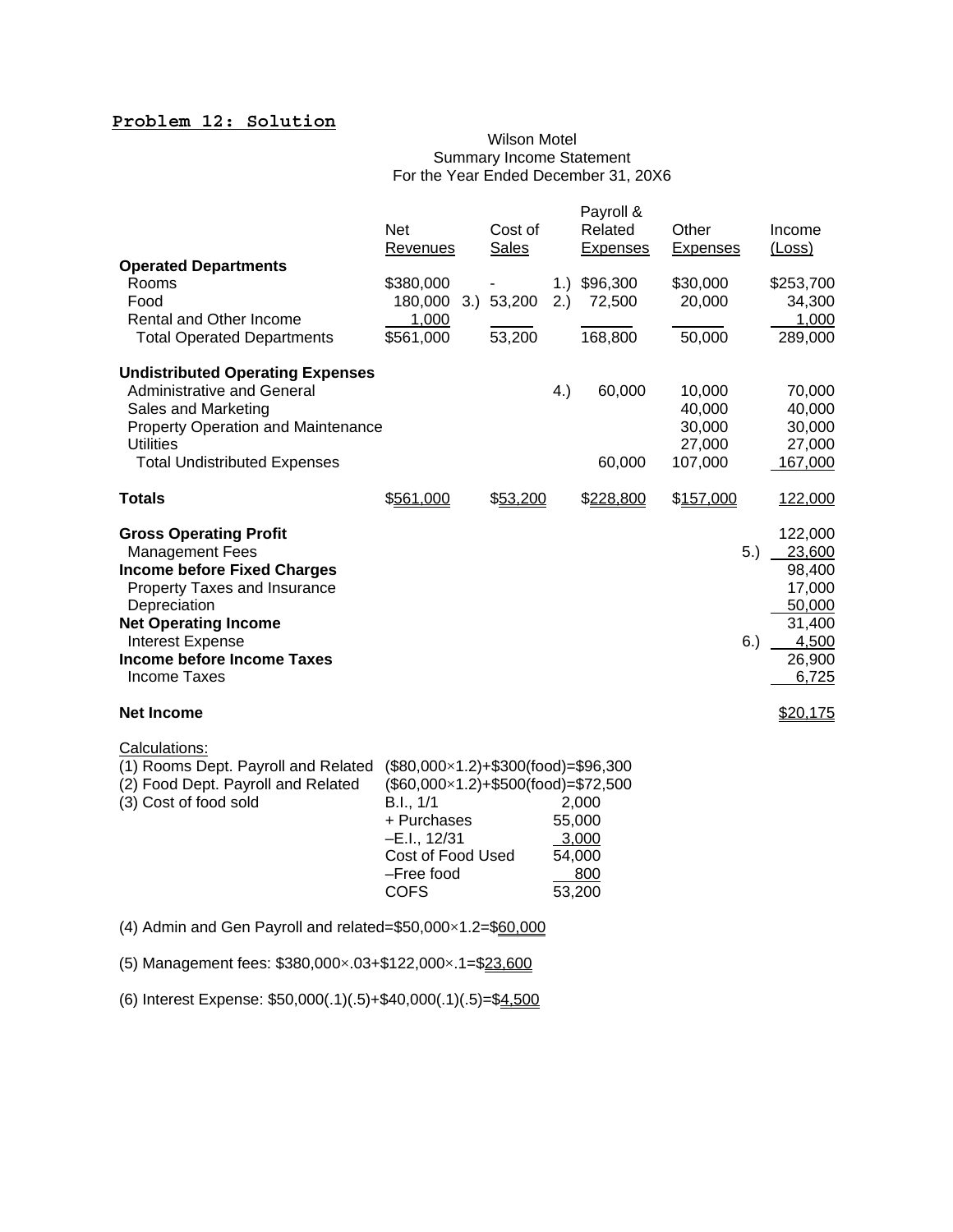### **Problem 13: Solution**

The completed income statement is on the following page. Below are the calculations used for several of the noted entries on the income statement.

```
(a) 500,000 - 3,000 = 497,000
(b) 100,000 * .06 * .33 = 2,000 
(c) 5,000 + 220,000 – 7000 – 3000 = 215,000 
(d) 350,000 \star 1.3 = 455,000
(e) 1,899,000(.02) + 469,500(.05) = 61,430
(f) 15,000 - 10,000 = 5,000 
(g) 2,000 - 5,000 = -3,000
(i) 154,570 * .25 = 38,642.50
```
### **Problem 14: Solution**

The completed income statement follows the next page. Below are the calculations used for several of the noted entries on the income statement.

```
(a) 1,210,000 - 10,000 = 1,200,000
(b) 7,000 + 200,000 - 5,000 - 4,000 = 198,000
(c) 1.3(300,000) + 3,000 = 393,000
(d) 1.3(200,000) + 1,000 = 261,000(e) 1.3(1,200,000) = 156,000
(f) .02(1,200,000) + .1(282,000) = 52,200 
(g) .5(1,000,000 \star .12) = 60,000
(h) 8,000 - 10,000 = -2,000(i) 2,000 - (15,000 - 12,000) = -1,000
```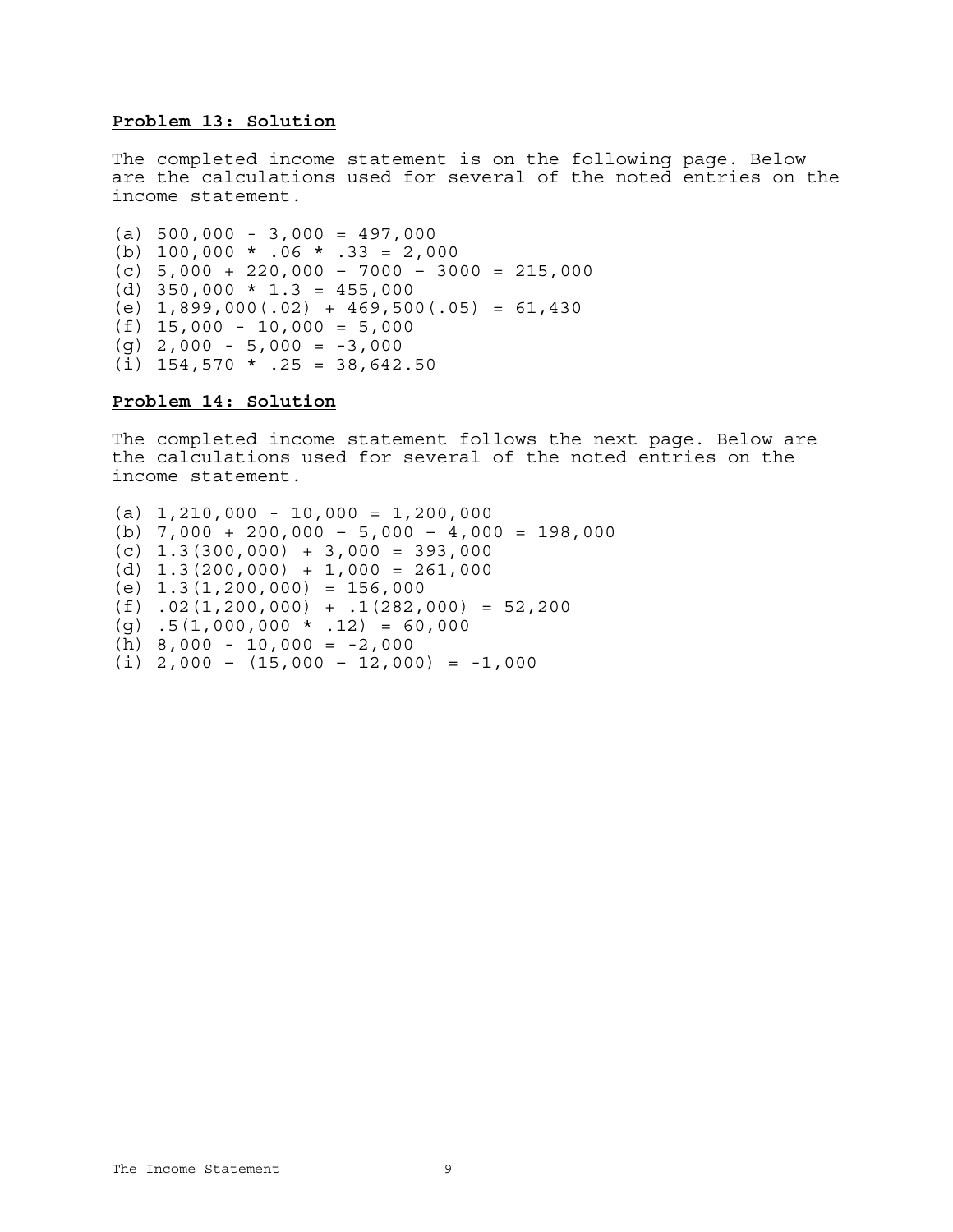#### **Problem 13: Solution**

|                                                |     |             |                                      |              |     | <b>JW Motel</b> |                 |     |              |
|------------------------------------------------|-----|-------------|--------------------------------------|--------------|-----|-----------------|-----------------|-----|--------------|
|                                                |     |             | <b>Summary Income Statement</b>      |              |     |                 |                 |     |              |
|                                                |     |             | For the Year Ended December 31, 20X2 |              |     |                 |                 |     |              |
|                                                |     |             |                                      |              |     | Payroll &       |                 |     |              |
|                                                |     | <b>Net</b>  |                                      | Cost of      |     | Related         | Other           |     | Income       |
|                                                |     | Revenues    |                                      | <b>Sales</b> |     | <b>Expenses</b> | <b>Expenses</b> |     | (Loss)       |
| <b>Operated Departments</b>                    |     |             |                                      |              |     |                 |                 |     |              |
| Rooms                                          |     | \$1,400,000 |                                      |              | (d) | \$455,000       | \$50,000        |     | \$895,000    |
| Food                                           | (a) | 497,000     | (c.)                                 | \$215,000    |     | 260,000         | 40,000          |     | (18,000)     |
| Rental and Other Income                        | (b) | 2,000       |                                      |              |     |                 |                 |     | 2,000        |
| <b>Total Operated Departments</b>              |     | \$1,899,000 |                                      | 215,000      |     | 715,000         | 90,000          |     | 879,000      |
| <b>Undistributed Operating Expenses</b>        |     |             |                                      |              |     |                 |                 |     |              |
| Administrative and General                     |     |             |                                      |              |     | 130,000         | 40,000          |     | 170,000      |
| Sales and Marketing                            |     |             |                                      |              |     |                 | 110,000         |     | 110,000      |
| <b>Property Operations and Maintenance</b>     |     |             |                                      |              |     |                 | 60,000          |     | 60,000       |
| <b>Utilities</b>                               |     |             |                                      |              |     |                 | 70,000          |     | 70,000       |
| <b>Total Undistributed Expenses</b>            |     |             |                                      |              |     | 130,000         | 280,000         |     | 410,000      |
| <b>Totals</b>                                  |     | \$1,899,000 |                                      | \$215,000    |     | \$845,000       | \$370,000       |     | 469,000      |
| <b>Gross Operating Profit</b>                  |     |             |                                      |              |     |                 |                 |     | 469,000      |
| <b>Management Fees</b>                         |     |             |                                      |              |     |                 |                 | (e) | 61,430       |
| <b>Income before Fixed Charges</b>             |     |             |                                      |              |     |                 |                 |     | 407,570      |
| Property Taxes and Insurance                   |     |             |                                      |              |     |                 |                 |     | 100,000      |
| Depreciation                                   |     |             |                                      |              |     |                 |                 |     | 80,000       |
| <b>Net Operating Income</b>                    |     |             |                                      |              |     |                 |                 |     | 227,570      |
| Interest Expense                               |     |             |                                      |              |     |                 |                 |     | 75,000       |
| Income before Gain or Loss on Sale of Property |     |             |                                      |              |     |                 |                 |     | 152,570      |
| Gain on Sale of Stock                          |     |             |                                      |              |     |                 |                 | (f) | 5,000        |
| Loss on Sale of Van                            |     |             |                                      |              |     |                 |                 | (g) | (3,000)      |
| <b>Income before Income Taxes</b>              |     |             |                                      |              |     |                 |                 |     | 154,570      |
| Income Taxes (25%)                             |     |             |                                      |              |     |                 |                 | (h) | 38,642.50    |
| <b>Net Income</b>                              |     |             |                                      |              |     |                 |                 |     | \$115,927.50 |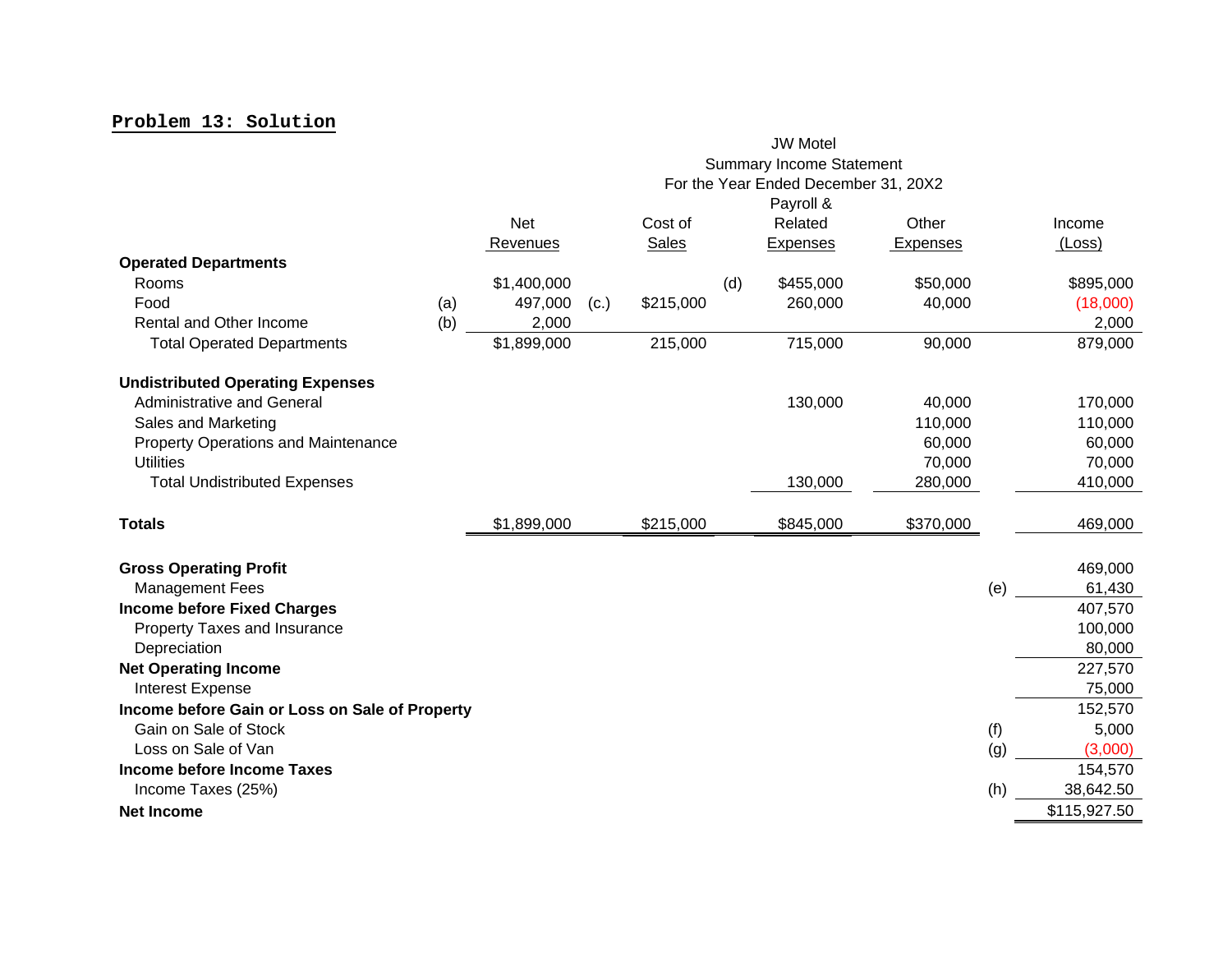#### **Problem 14: Solution**

|                                             |     | <b>Milford Motel</b>            |     |                      |            |    |                                      |                 |         |     |    |               |
|---------------------------------------------|-----|---------------------------------|-----|----------------------|------------|----|--------------------------------------|-----------------|---------|-----|----|---------------|
|                                             |     | <b>Summary Income Statement</b> |     |                      |            |    |                                      |                 |         |     |    |               |
|                                             |     |                                 |     |                      |            |    | For the Year Ended December 31, 20X2 |                 |         |     |    |               |
|                                             |     |                                 |     |                      |            |    | <b>Payroll and</b>                   | Other           |         |     |    | <b>Income</b> |
|                                             |     | <b>Net Revenue</b>              |     | <b>Cost of Sales</b> |            |    | <b>Related Exp.</b>                  | <b>Expenses</b> |         |     |    | (Loss)        |
| <b>Operated Departments</b><br>Rooms        |     | 1,200,000<br>\$                 |     |                      |            | \$ | 393,000                              | \$              | 50,000  |     | \$ | 757,000       |
| Food                                        | (a) | 450,000                         | (b) | 198,000              | (c)<br>(d) |    | 261,000                              |                 | 40,000  |     |    | $-49,000$     |
|                                             |     |                                 |     |                      |            |    |                                      |                 |         |     |    |               |
| <b>Total Operated Departments</b>           |     | 1,650,000                       |     | 198,000              |            |    | 654,000                              |                 | 90,000  |     |    | 708,000       |
| <b>Undistributed Operating Expenses</b>     |     |                                 |     |                      |            |    |                                      |                 |         |     |    |               |
| Admin and general                           |     |                                 |     |                      | (e)        |    | 156,000                              |                 | 60,000  |     |    | 216,000       |
| Sales and Marketing                         |     |                                 |     |                      |            |    |                                      |                 | 80,000  |     |    | 80,000        |
| Property operations and maintenance         |     |                                 |     |                      |            |    |                                      |                 | 60,000  |     |    | 60,000        |
| <b>Utilities</b>                            |     |                                 |     |                      |            |    |                                      |                 | 70,000  |     |    | 70,000        |
| Total Undistributed Operating Exp.          |     |                                 |     |                      |            |    | 156,000                              |                 | 270,000 |     |    | 426,000       |
|                                             |     |                                 |     |                      |            |    |                                      |                 |         |     |    |               |
| <b>Totals</b>                               |     | \$1,650,000                     |     | \$198,000            |            | \$ | 810,000                              | \$360,000       |         |     |    | 282,000       |
|                                             |     |                                 |     |                      |            |    |                                      |                 |         |     |    |               |
| <b>Gross Operating Profit</b>               |     |                                 |     |                      |            |    |                                      |                 |         |     |    | 282,000       |
| <b>Management Fees</b>                      |     |                                 |     |                      |            |    |                                      |                 |         | (f) |    | 52,200        |
| Income before fixed charges                 |     |                                 |     |                      |            |    |                                      |                 |         |     |    | 229,800       |
| Rent, property tax and insurance            |     |                                 |     |                      |            |    |                                      |                 |         |     |    | 120,000       |
| Depreciation                                |     |                                 |     |                      |            |    |                                      |                 |         |     |    | 80,000        |
| <b>Net Operating Income</b>                 |     |                                 |     |                      |            |    |                                      |                 |         |     |    | 29,800        |
| <b>Interest Expense</b>                     |     |                                 |     |                      |            |    |                                      |                 |         | (g) |    | 60,000        |
| Income before gain (loss) on sale of assets |     |                                 |     |                      |            |    |                                      |                 |         |     |    | $-30,200$     |
| Loss on sale of stock                       |     |                                 |     |                      |            |    |                                      |                 |         | (h) |    | $-2,000$      |
| Loss on sale of computer                    |     |                                 |     |                      |            |    |                                      |                 |         | (i) |    | $-1,000$      |
| Income before Income Taxes                  |     |                                 |     |                      |            |    |                                      |                 |         |     |    | $-33,200$     |
| Income Taxes 30%                            |     |                                 |     |                      |            |    |                                      |                 |         |     |    | $-9,960$      |
| <b>Net Income</b>                           |     |                                 |     |                      |            |    |                                      |                 |         |     | \$ | (23, 240)     |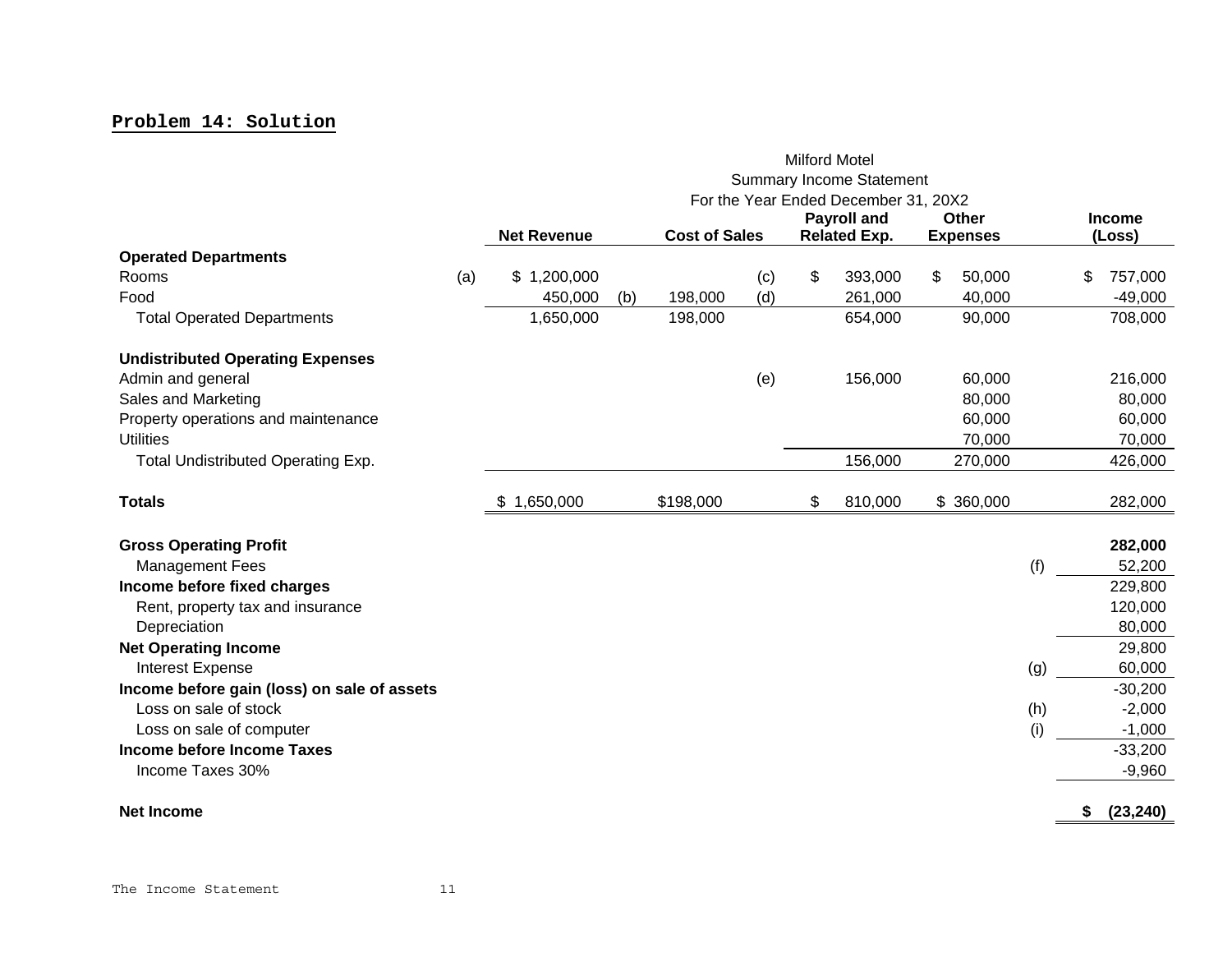## **Problem 15: Solution**

#### Part 1

### Tim's Tasty Tidbits Common-Size Income Statements For the months of August and September, 19X1

### Percentages

|                                                                     | Auqust                                       | September                                    | Auqust                                  | September                               |
|---------------------------------------------------------------------|----------------------------------------------|----------------------------------------------|-----------------------------------------|-----------------------------------------|
| Food Sales                                                          | \$80,000                                     | \$82,000                                     | 100.00%                                 | 100.00%                                 |
| Cost of Food Sales                                                  | 24,000                                       | 25,000                                       | 30.00                                   | 30.49                                   |
| Labor<br>Laundry<br>China, Glass, Silver<br>Other<br>Total Expenses | 25,500<br>4,000<br>1,000<br>16,000<br>70,500 | 28,800<br>4,200<br>1,100<br>15,500<br>74,600 | 31.88<br>5.00<br>1.25<br>20.00<br>88.13 | 35.12<br>5.12<br>1.34<br>18.90<br>90.98 |
| Net Income                                                          | \$9,500                                      | \$7,400                                      | <u> 11.88%</u>                          | <u>9.03</u> %                           |

Part 2

|                                     | Average Sales Per Customer: |           |
|-------------------------------------|-----------------------------|-----------|
|                                     | August                      | September |
|                                     | \$5.7143                    | \$5.4667  |
|                                     |                             |           |
| Average Cost of Sales Per Customer: |                             |           |
| Auqust                              |                             | September |
| \$1.7143                            |                             | \$1.6667  |
|                                     |                             |           |
|                                     | Gross Profit Per Customer:  |           |
|                                     | Auqust                      | September |
|                                     | \$4.00                      | \$3.80    |

| The analysis above shows that the gross profit per customer has    |  |  |  |  |  |
|--------------------------------------------------------------------|--|--|--|--|--|
| decreased from \$4.00 to \$3.80. Overall profits have decreased by |  |  |  |  |  |
| \$2,100 when 1,000 additional customers were serviced in September |  |  |  |  |  |
| over August.                                                       |  |  |  |  |  |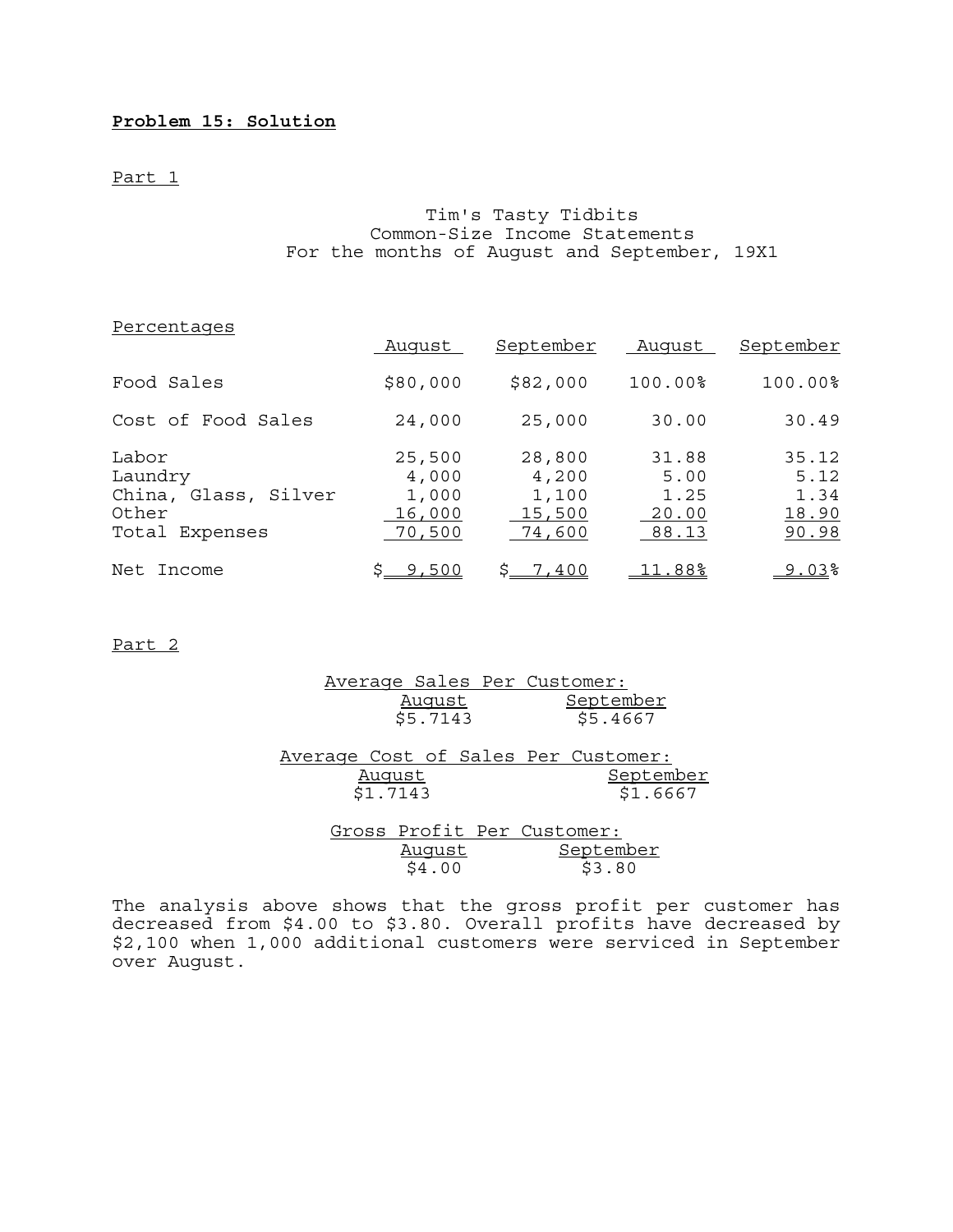## **Problem 16: Solution**

## Pat's Place Comparative Income Statement For the Years of 20X1 and 20X2

|                                               |           |             | <b>Difference</b>         |               |
|-----------------------------------------------|-----------|-------------|---------------------------|---------------|
|                                               | 20X1      | 20X2        | $\overline{\mathfrak{D}}$ | $\frac{9}{6}$ |
| Rooms                                         |           |             |                           |               |
| Revenue                                       | \$976,000 | \$1,041,000 | \$65,000                  | 6.66%         |
| <b>Expenses</b>                               | 250,000   | 264,000     | 14,000                    | 5.60%         |
| Department Income                             | 726,000   | 777,000     | 51,000                    | 7.02%         |
| Food                                          |           |             |                           |               |
| Revenue                                       | 604,000   | 626,000     | 22,000                    | 3.64%         |
| <b>Expenses</b>                               | 476,000   | 507,000     | 31,000                    | 6.51%         |
| Department Income                             | 128,000   | 119,000     | (9,000)                   | $-7.03%$      |
| Telephone                                     |           |             |                           |               |
| Revenue                                       | 50,000    | 52,000      | 2,000                     | 4.00%         |
| <b>Expenses</b>                               | 68,000    | 68,000      | $\Omega$                  | 0.00%         |
| Department Income                             | (18,000)  | (16,000)    | 2,000                     | 11.11%        |
| <b>Total Operated Department Income</b>       | 836,000   | 880,000     | 44,000                    | 5.26%         |
| <b>Undistributed Operating Expenses</b>       |           |             |                           |               |
| <b>Administrative and General</b>             | 195,000   | 206,000     | 11,000                    | 5.64%         |
| Sales and Marketing                           | 65,000    | 68,000      | 3,000                     | 4.62%         |
| <b>Property Operations and Maintenance</b>    | 69,000    | 68,000      | (1,000)                   | $-1.45%$      |
| <b>Utilities</b>                              | 101,000   | 102,000     | 1,000                     | 0.99%         |
| <b>Total Undistributed Operating Expenses</b> | 430,000   | 444,000     | 14,000                    | 3.26%         |
| <b>Gross Operating Profit</b>                 | 406,000   | 436,000     | 30,000                    | 7.39%         |
| Rent                                          | 200,000   | 201,000     | 1,000                     | 0.50%         |
| Depreciation and Amortization                 | 116,000   | 116,000     | $\Omega$                  | 0.00%         |
| Net Operating Income                          | 90,000    | 119,000     | 29,000                    | 32.22%        |
| Interest Expense                              | 55,000    | 52,000      | (3,000)                   | $-5.45%$      |
| Income before Income Taxes                    | 35,000    | 67,000      | 32,000                    | 91.43%        |
| <b>Income Taxes</b>                           | 7,000     | 17,000      | 10,000                    | 142.86%       |
| Net Income                                    | \$28,000  | \$50,000    | \$22,000                  | 78.57%        |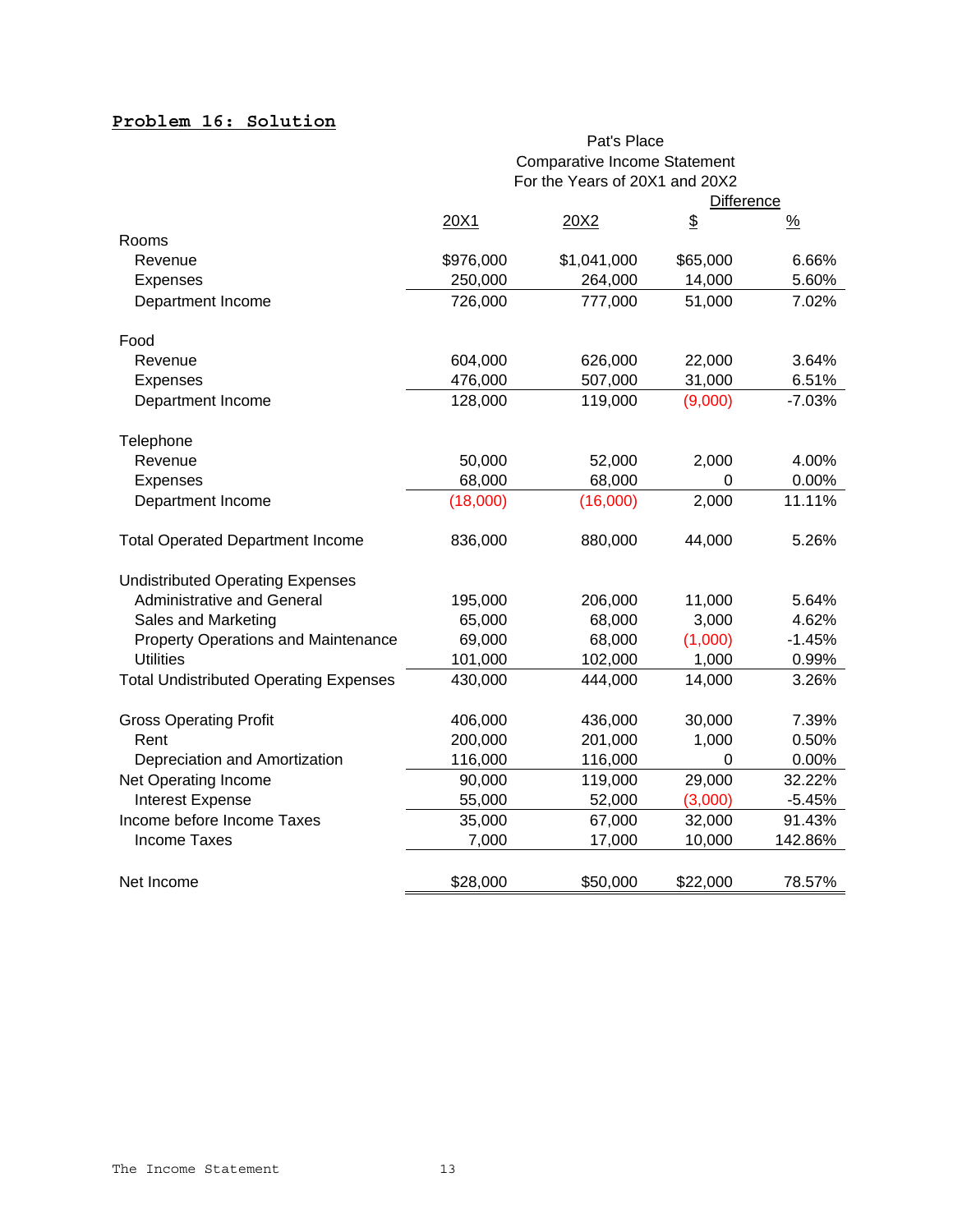#### **Problem 17: Solution**

## Black Beach Motel Summary Income Statement For the Year Ended December 31, 20X1

|                                           |            |          | Payroll &       |                 |           |
|-------------------------------------------|------------|----------|-----------------|-----------------|-----------|
|                                           | <b>Net</b> | Cost of  | Related         | Other           | Income    |
|                                           | Revenues   | Sales    | <b>Expenses</b> | <b>Expenses</b> | (Loss)    |
| <b>Operated Departments</b>               |            |          |                 |                 |           |
| Rooms                                     | \$600,000  |          | \$125,600       | \$40,000        | \$434,400 |
| Food                                      | 300,000    | 76,100   | 101,000         | 30,000          | 92,900    |
| Telecommunications                        | 16,000     | 10,000   | 6,250           | 3,000           | (3,250)   |
| Rental and Other Income                   | 6,000      |          |                 |                 | 6,000     |
| <b>Total Operated Departments</b>         | \$922,000  | 86,100   | 232,850         | 73,000          | 530,050   |
| <b>Undistributed Operating Expenses</b>   |            |          |                 |                 |           |
| <b>Administrative and General</b>         |            |          | 50,300          | 20,000          | 70,300    |
| Sales and Marketing                       |            |          | 25,000          | 8,000           | 33,000    |
| <b>Property Operation and Maintenance</b> |            |          |                 | 40,000          | 40,000    |
| <b>Utilities</b>                          |            |          |                 | 27,000          | 27,000    |
| <b>Total Undistributed Expenses</b>       |            |          | 75,300          | 95,000          | 170,300   |
| <b>Totals</b>                             | \$922,000  | \$86,100 | \$308,150       | \$168,000       | 359,750   |
| <b>Gross Operating Profit</b>             |            |          |                 |                 | 359,750   |
| <b>Management Fees</b>                    |            |          |                 |                 | 74,880    |
| <b>Income before Fixed Charges</b>        |            |          |                 |                 | 284,870   |
| Rent, Property Taxes and Insurance        |            |          |                 |                 | 37,000    |
| Depreciation                              |            |          |                 |                 | 60,000    |
| <b>Net Operating Income</b>               |            |          |                 |                 | 187,870   |
| Interest Expense                          |            |          |                 |                 | 50,000    |
| Income before Income Taxes                |            |          |                 |                 | 137,870   |
| <b>Income Taxes</b>                       |            |          |                 |                 | 41,361    |
| <b>Net Income</b>                         |            |          |                 |                 | \$96,509  |
| Problem 18: Solution                      |            |          |                 |                 |           |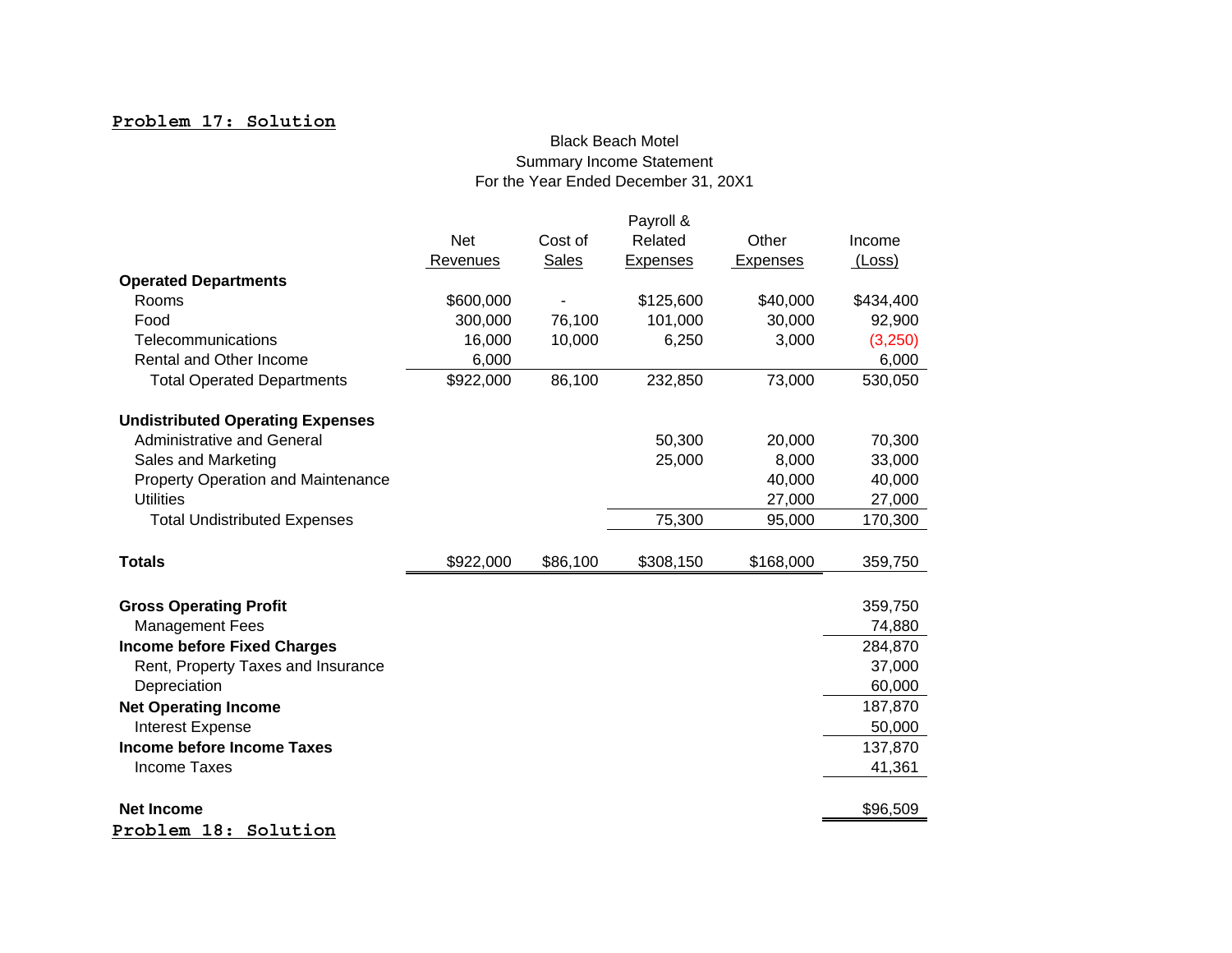## Bush Beach Motel Summary Income Statement For the Year Ended December 31, 20X1

|                                           |            |          | Payroll &       |                 |              |
|-------------------------------------------|------------|----------|-----------------|-----------------|--------------|
|                                           | <b>Net</b> | Cost of  | Related         | Other           | Income       |
|                                           | Revenues   | Sales    | <b>Expenses</b> | <b>Expenses</b> | (Loss)       |
| <b>Operated Departments</b>               |            |          |                 |                 |              |
| Rooms                                     | \$549,000  |          | \$108,000       | \$30,000        | \$411,000    |
| Food                                      | 250,000    | 65,200   | 72,000          | 20,000          | 92,800       |
| Rental and Other Income                   | 1,800      |          |                 |                 | 1,800        |
| <b>Total Operated Departments</b>         | \$800,800  | 65,200   | 180,000         | 50,000          | 505,600      |
| <b>Undistributed Operating Expenses</b>   |            |          |                 |                 |              |
| <b>Administrative and General</b>         |            |          | 72,000          | 15,000          | 87,000       |
| Sales and Marketing                       |            |          |                 | 33,470          | 33,470       |
| <b>Property Operation and Maintenance</b> |            |          |                 | 40,000          | 40,000       |
| <b>Utilities</b>                          |            |          |                 | 27,000          | 27,000       |
| <b>Total Undistributed Expenses</b>       |            |          | 72,000          | 115,470         | 187,470      |
| <b>Totals</b>                             | \$800,800  | \$65,200 | \$252,000       | \$165,470       | 318,130      |
|                                           |            |          |                 |                 |              |
| <b>Gross Operating Profit</b>             |            |          |                 |                 | 318,130      |
| <b>Management Fees</b>                    |            |          |                 |                 | 30,068       |
| <b>Income before Fixed Charges</b>        |            |          |                 |                 | 288,062      |
| Property Taxes and Insurance              |            |          |                 |                 | 33,000       |
| Depreciation and Amortization             |            |          |                 |                 | 45,000       |
| Income before Gain on Sale of Property    |            |          |                 |                 | 210,062      |
| Gain on Sale of Property                  |            |          |                 |                 | 1,000        |
| Income before Income Taxes                |            |          |                 |                 | 211,062      |
| <b>Income Taxes</b>                       |            |          |                 |                 | 63,318.60    |
|                                           |            |          |                 |                 |              |
| <b>Net Income</b>                         |            |          |                 |                 | \$147,743.40 |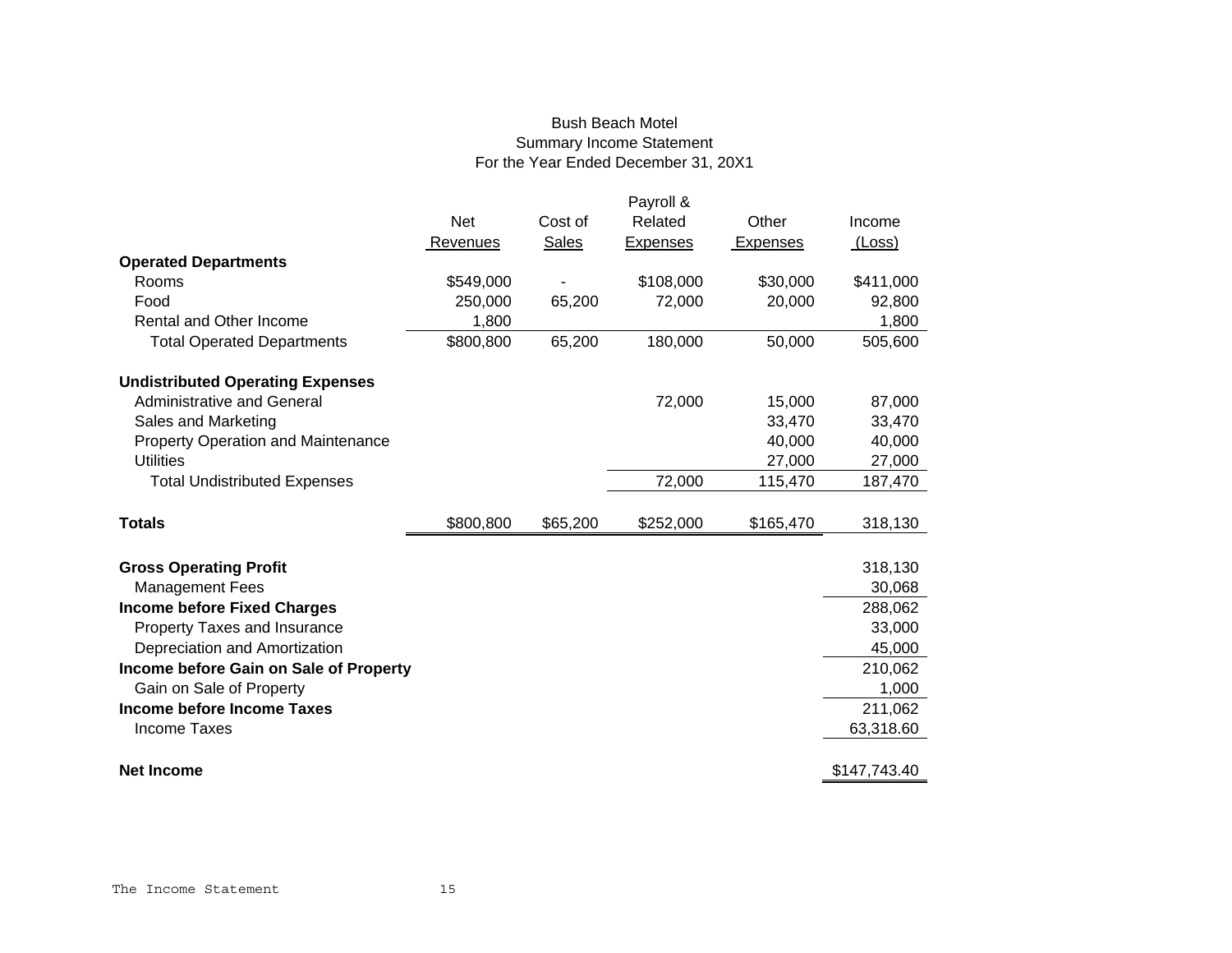## **Problem 19: Solution**

## Wilkin Inn Comparative Income Statement For the Years of 20X1 and 20X2

|                                               |             |             | <b>Difference</b> |               |
|-----------------------------------------------|-------------|-------------|-------------------|---------------|
|                                               | 20X1        | 20X2        | \$                | $\frac{9}{6}$ |
| <b>Total Revenues</b>                         | \$1,000,000 | \$1,200,000 | \$200,000         | 20.0          |
| Rooms-Revenues                                | \$600,000   | \$750,000   | \$150,000         | 25.0          |
| <b>Payroll &amp; Related Expenses</b>         | 90,000      | 100,000     | 10,000            | 11.1          |
| <b>Other Expenses</b>                         | 50,000      | 55,000      | 5,000             | 10.0          |
| Department Income                             | 460,000     | 595,000     | 135,000           | 29.3          |
| Food-Revenues                                 | 350,000     | 390,000     | 40,000            | 11.4          |
| <b>Cost of Sales</b>                          | 115,000     | 130,000     | 15,000            | 13.0          |
| Payroll & Related Expenses                    | 75,000      | 82,500      | 7,500             | 10.0          |
| <b>Other Expenses</b>                         | 35,000      | 38,500      | 3,500             | 10.0          |
| Department Income                             | 125,000     | 139,000     | 14,000            | 11.2          |
| Telephone-Revenues                            | 50,000      | 60,000      | 10,000            | 20.0          |
| <b>Cost of Sales</b>                          | 40,000      | 44,800      | 4,800             | 12.0          |
| Payroll & Related Expenses                    | 14,286      | 16,286      | 2,000             | 14.0          |
| <b>Other Expenses</b>                         | 7,000       | 8,000       | 1,000             | 14.3          |
| Department Income                             | (11, 286)   | (9,086)     | 2,200             | 19.5          |
| <b>Total Operated Department Income</b>       | 573,714     | 724,914     | 151,200           | 26.4          |
| <b>Undistributed Operating Expenses:</b>      |             |             |                   |               |
| <b>Administrative and General</b>             | 100,000     | 111,000     | 11,000            | 11.0          |
| Sales and Marketing                           | 55,000      | 60,000      | 5,000             | 9.1           |
| <b>Property Operation and Maintenance</b>     | 45,000      | 55,000      | 10,000            | 22.2          |
| <b>Utility Costs</b>                          | 50,000      | 56,000      | 6,000             | 12.0          |
| <b>Total Undistributed Operating Expenses</b> | 250,000     | 282,000     | 32,000            | 12.8          |
| <b>Gross Operating Profit</b>                 | 323,714     | 442,914     | 119,200           | 36.8          |
| <b>Management Fees</b>                        | 27,000      | 30,000      | 3,000             | 11.1          |
| Income before Fixed Charges                   | 296,714     | 412,914     | 116,200           | 39.2          |
| Rent, Property Taxes and Insurance            | 100,000     | 106,000     | 6,000             | 6.0           |
| Depreciation                                  | 25,000      | 30,000      | 5,000             | 20.0          |
| Net Operating Income                          | 171,714     | 276,914     | 105,200           | 61.3          |
| Interest Expense                              | 60,000      | 80,000      | 20,000            | 33.3          |
| Income before Income Taxes                    | 111,714     | 196,914     | 85,200            | 76.3          |
| <b>Income Taxes</b>                           | 60,000      | 66,000      | 6,000             | 10.0          |
| Net Income                                    | \$51,714    | \$130,914   | \$79,200          | 153.1         |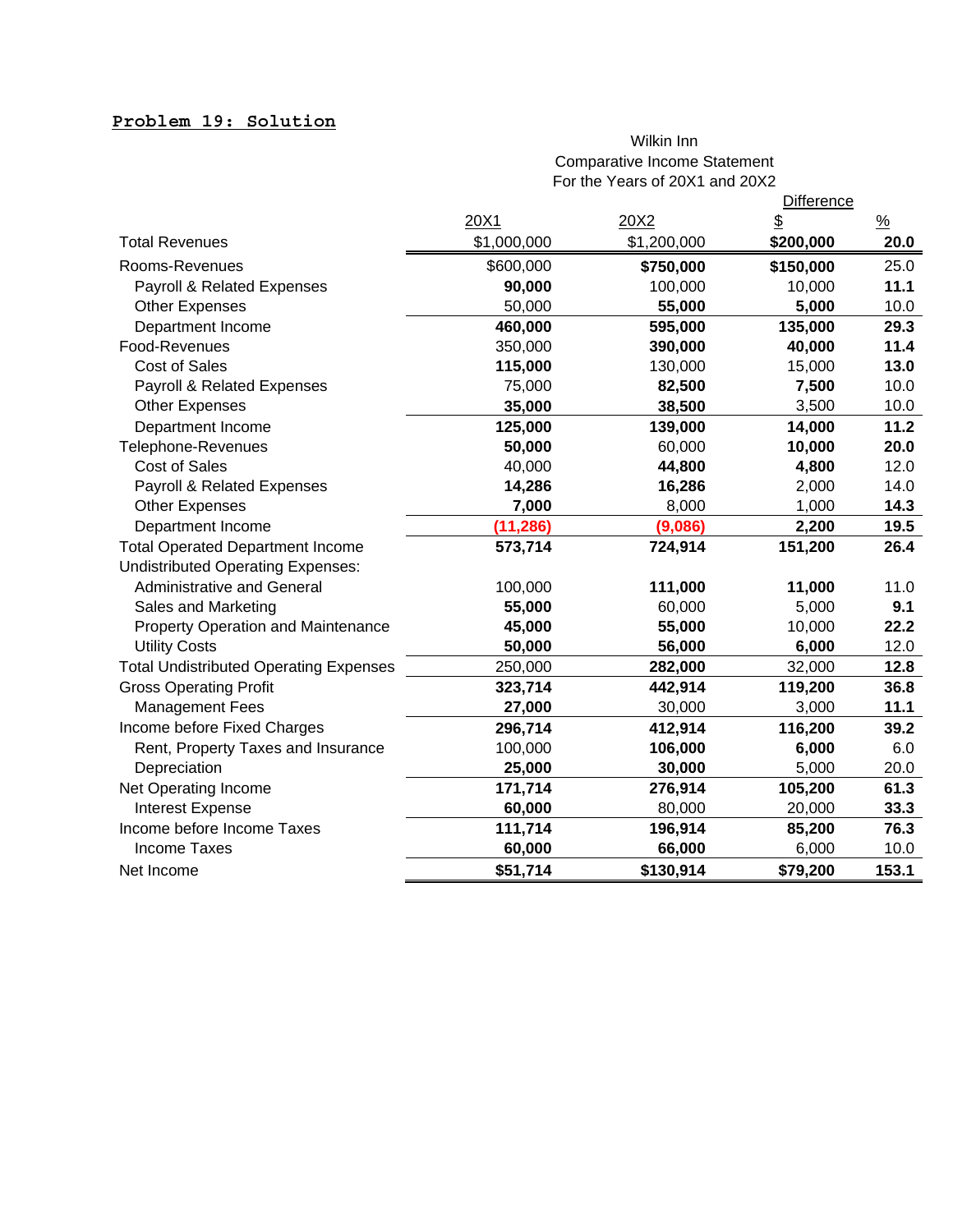## **Problem 20: Solution**

### Part 1

Rooms Operating Schedule

| Net Room Revenue                                                                                                                      | \$1,560,000                                                                 |
|---------------------------------------------------------------------------------------------------------------------------------------|-----------------------------------------------------------------------------|
| Expenses<br>Salaries & Wages<br>Employee Benefits<br>Total Payroll and Related Exp.                                                   | 209,000<br>51,000<br>260,000                                                |
| Other Expenses<br>Commission<br>Contract Cleaning<br>Laundry<br>Linen<br>Miscellaneous<br>Reservation<br>Total Other Expenses         | 8,600<br>23,500<br>5,800<br>24,800<br>130,000<br><u>13,500</u><br>206,200   |
| Total Expenses                                                                                                                        | <u>466,200</u>                                                              |
| Departmental Income                                                                                                                   | \$1,093,800                                                                 |
| <u>Part 2</u>                                                                                                                         |                                                                             |
| <u>Cost of Goods Sold</u>                                                                                                             |                                                                             |
| Beginning Inventory<br>Add: Purchases<br>Less: Ending Inventory<br>Cost of Food Consumed<br>Less: Employee Meals<br>Cost of Food Sold | \$38,900<br>328,400<br>(53,000)<br>314,300<br>(12, 300)<br><u>\$302,000</u> |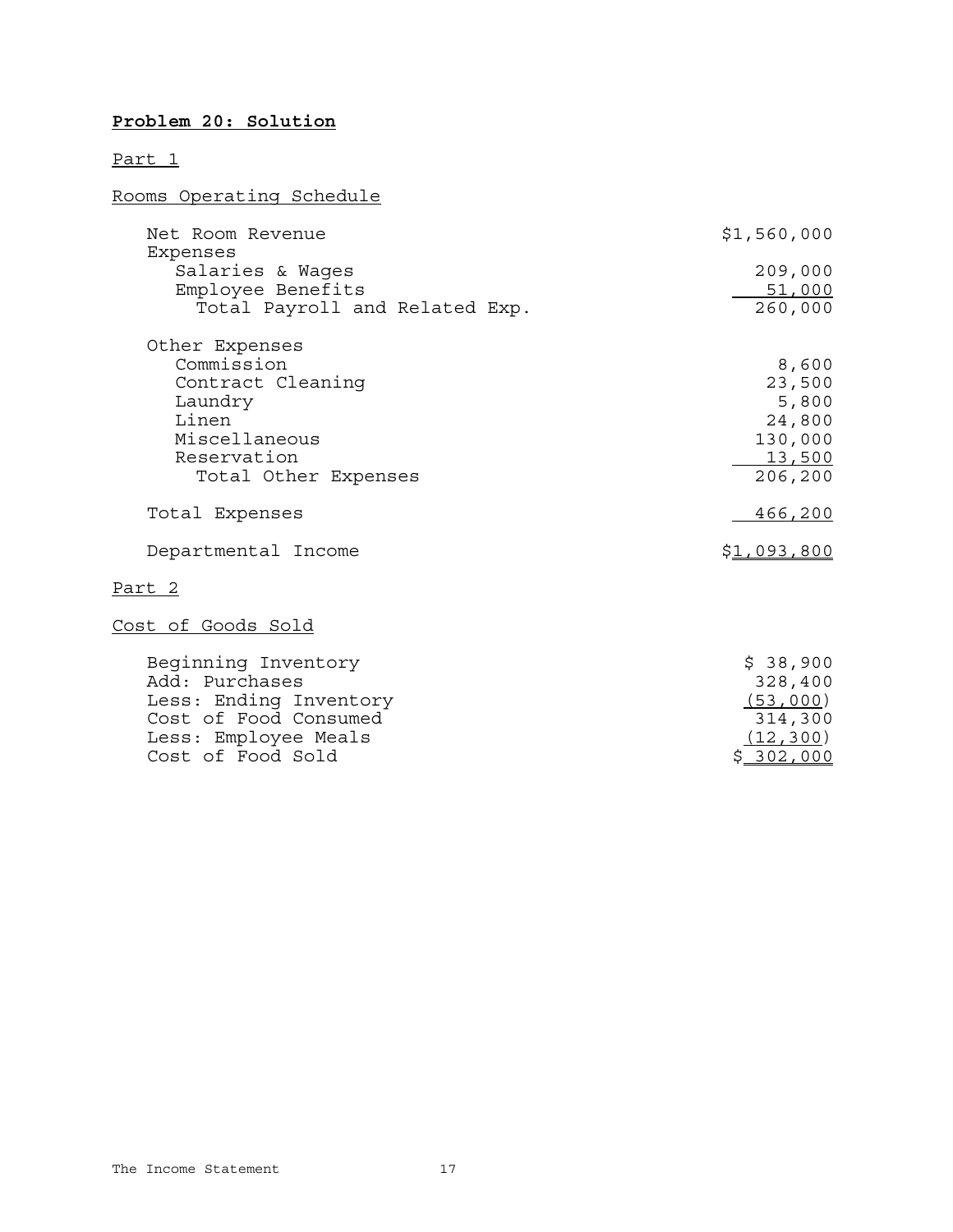#### **Problem 20: Solution** (continued)

#### <u>Part 3</u>

|                                                                                                                                                                          | Harby Hotel                          |                          |                 |                                                     |                                                     |  |  |  |
|--------------------------------------------------------------------------------------------------------------------------------------------------------------------------|--------------------------------------|--------------------------|-----------------|-----------------------------------------------------|-----------------------------------------------------|--|--|--|
|                                                                                                                                                                          | Summary Income Statement             |                          |                 |                                                     |                                                     |  |  |  |
|                                                                                                                                                                          | For the year ended December 31, 19X2 |                          |                 |                                                     |                                                     |  |  |  |
|                                                                                                                                                                          |                                      |                          | Payroll &       |                                                     |                                                     |  |  |  |
|                                                                                                                                                                          | Net                                  | Cost of                  | Related         | Other                                               | Income                                              |  |  |  |
|                                                                                                                                                                          | Revenues                             | Sales                    | <b>Expenses</b> | <b>Expenses</b>                                     | (Loss)                                              |  |  |  |
| Operated Departments                                                                                                                                                     |                                      |                          |                 |                                                     |                                                     |  |  |  |
| Rooms                                                                                                                                                                    | \$1,560,000                          | $\overline{\phantom{a}}$ | \$260,000       | \$206,200                                           | \$1,093,800                                         |  |  |  |
| Food                                                                                                                                                                     | 858,000                              | 302,000                  | 93,600          | 93,600                                              | 368,800                                             |  |  |  |
| Telephone                                                                                                                                                                | 62,400                               | 46,800                   | 15,600          | 6,240                                               | (6, 240)                                            |  |  |  |
| Rental and Other Income                                                                                                                                                  | 119,600                              | 9,360                    | 20,800          | 9,360                                               | 80,080                                              |  |  |  |
| Total<br>Operated<br>Departments                                                                                                                                         | \$2,600,000                          | \$358,160                | \$390,000       | \$315,400                                           | \$1,536,440                                         |  |  |  |
| Undistributed Operating Expenses<br>Administrative and General<br>Sales and Marketing<br>Property Operation and Maintenance<br>Utilities<br>Total Undistributed Expenses |                                      |                          |                 | 337,334<br>111,800<br>112,200<br>159,500<br>720,834 | 337,334<br>111,800<br>112,200<br>159,500<br>720,834 |  |  |  |
| Totals                                                                                                                                                                   | $$2,600,000$ $$358,160$              |                          | \$390,000       | \$1,036,234                                         | 815,606                                             |  |  |  |
| Gross Operating Profit<br>Rent,<br>Property<br>Taxes                                                                                                                     | and                                  |                          |                 |                                                     | 815,606                                             |  |  |  |
| Insurance<br>Depreciation<br>and                                                                                                                                         |                                      |                          |                 |                                                     | 228,800                                             |  |  |  |
| Amortization                                                                                                                                                             |                                      |                          |                 |                                                     | 91,000                                              |  |  |  |
| Net Operating Income                                                                                                                                                     |                                      |                          |                 |                                                     | 495,806                                             |  |  |  |
| Interest Expense                                                                                                                                                         |                                      |                          |                 |                                                     | 98,800                                              |  |  |  |
| Income before Gain on Sale of Property                                                                                                                                   |                                      |                          |                 |                                                     | 397,006                                             |  |  |  |
| Gain on Sale of Equipment                                                                                                                                                |                                      |                          |                 |                                                     | 3,000                                               |  |  |  |
| Income before Income Taxes                                                                                                                                               |                                      |                          |                 |                                                     | 400,006                                             |  |  |  |
| Income Taxes                                                                                                                                                             |                                      |                          |                 |                                                     | 160,002                                             |  |  |  |